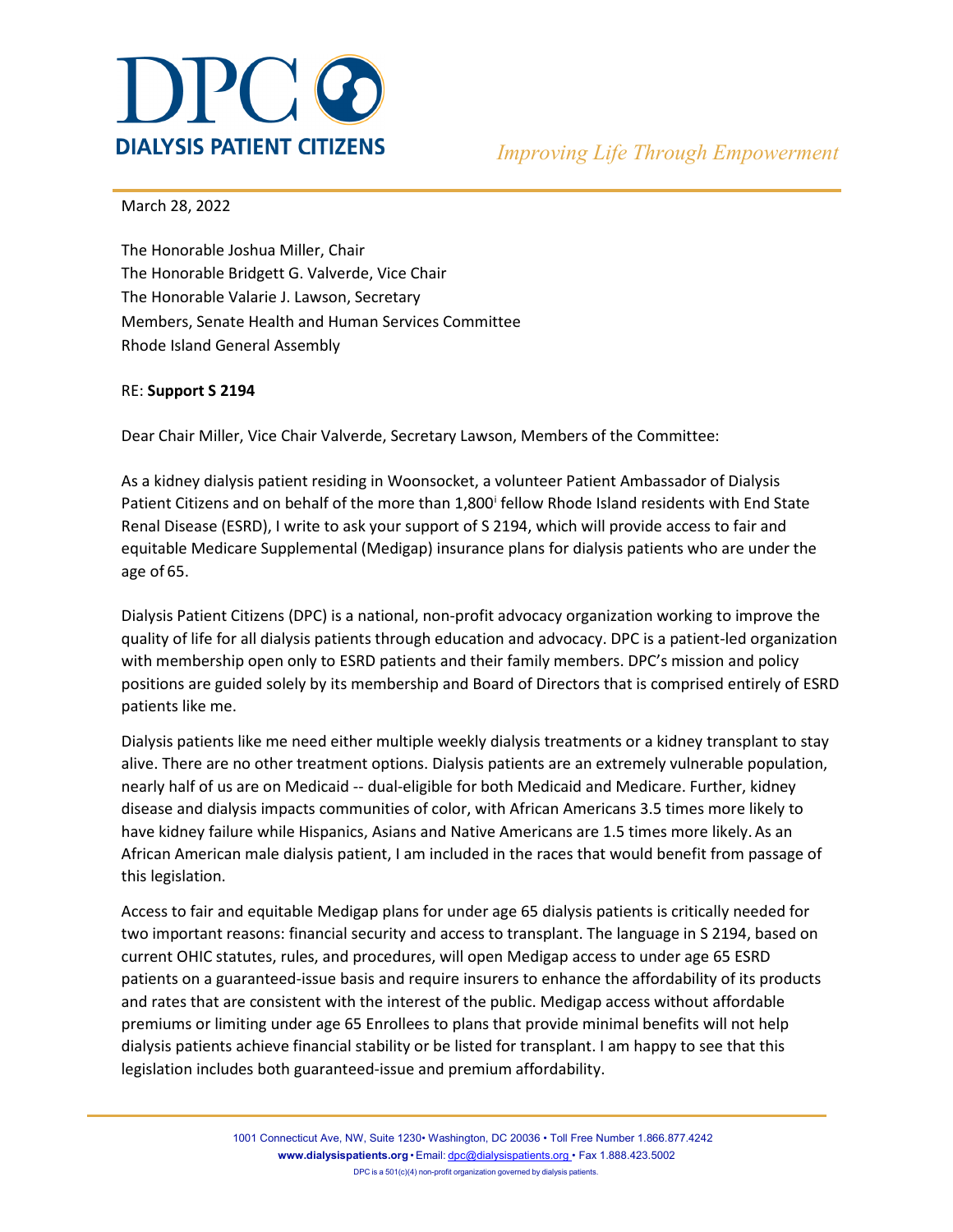## March 28, 2022 S 2194 DPC letter of support – 2 of 3

**Medigap helps provide financial security.** People become eligible for Medicare coverage in two ways: upon turning age 65, or under age 65 when defined as disabled or diagnosed with ESRD (kidney failure). This is called Original Medicare (Part A and Part B), which does not limit annual outof-pocket copays and deductibles. Medicare Enrollees must cover 20% of these annual expenses, which for dialysis patients can be as high as \$20,000<sup>[ii](#page-2-1)</sup> per year. Medigap covers these 20% out-ofpocket expenses, keeping patients from making impossible decisions like whether to pay their medical bills to stay alive or buy food. Many dialysis patients with no access to affordable and equitable Medigap coverage spend down their assets to qualify for the state's Medicaid program as a way to obtain some measure of financial security.

**Medigap provides coverage for life-saving kidney transplants.** While some dialysis patients are not viable candidates for a kidney transplant, that is the optimal therapy for many individuals with kidney failure as it often adds years to life expectancy and provides a higher quality of life. Currently, there are 287<sup>ii</sup> Rhode Islanders on the kidney transplant waitlist; 206 are under the age of 65. However, as part of the transplant evaluation process, transplant centers conduct extens[iv](#page-2-3)e financial clearances<sup>iv</sup> to ensure there is no financial liability for both the patient and transplant center, helping patients understand the gaps in their health insurance coverage and be realistic about the costs they face. Access to affordable Medigap coverage provides these individuals with the opportunity to obtain lifesaving kidney transplants.

I also volunteer as the Patient Advisor at my dialysis treatment facility and have heard from fellow dialysis patients how access to Medigap coverage can be a literal lifesaver. At any given time, I have observed at least a 15-20% population of under age 65 dialysis patients at my dialysis treatment center. I urge your support of S 2194 and look forward to informing fellow dialysis patients that access to affordable and equitable Medigap coverage can provide them with financial security and access to life-saving kidney transplants.

Sincerely,

## **Theodore Chaplin Resident of Woonsocket**

cc: Senator Dennis L. Algiere

Hrant Jamgochian, J.D., LL.M. Chief Executive Officer, Dialysis Patient Citizens

Elizabeth Lively, Eastern Region Advocacy Director Dialysis Patient Citizens [elively@dialysispatients.org](mailto:elively@dialysispatients.org) 312-890-1428